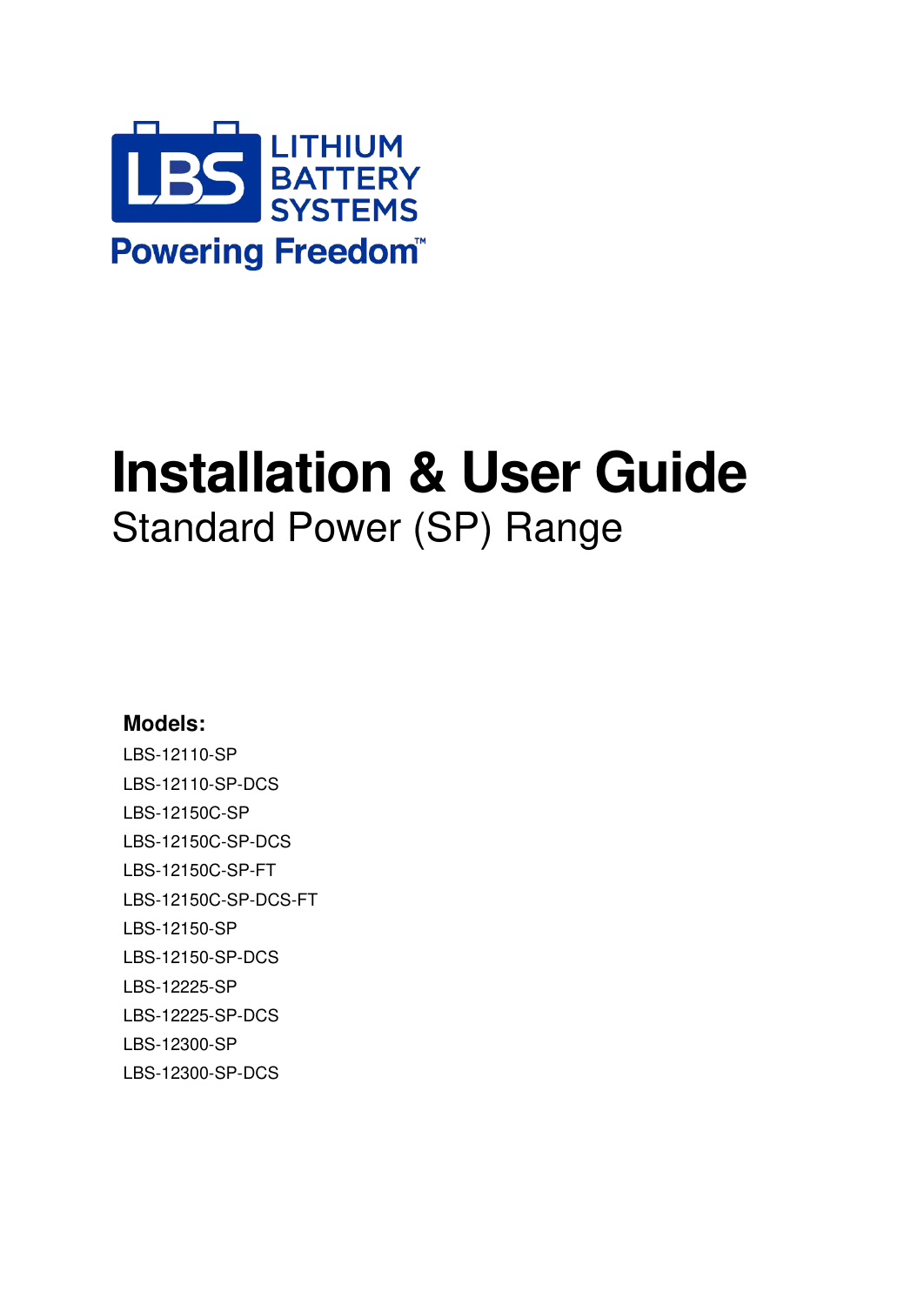

# **Contents**

| 1.0  |  |
|------|--|
| 2.0  |  |
| 3.0  |  |
|      |  |
|      |  |
|      |  |
|      |  |
|      |  |
|      |  |
|      |  |
| 4.0  |  |
| 5.0  |  |
| 6.0  |  |
|      |  |
|      |  |
| 7.0  |  |
| 8.0  |  |
| 9.0  |  |
| 10.0 |  |
| 11.0 |  |

 $\mathbf{1}$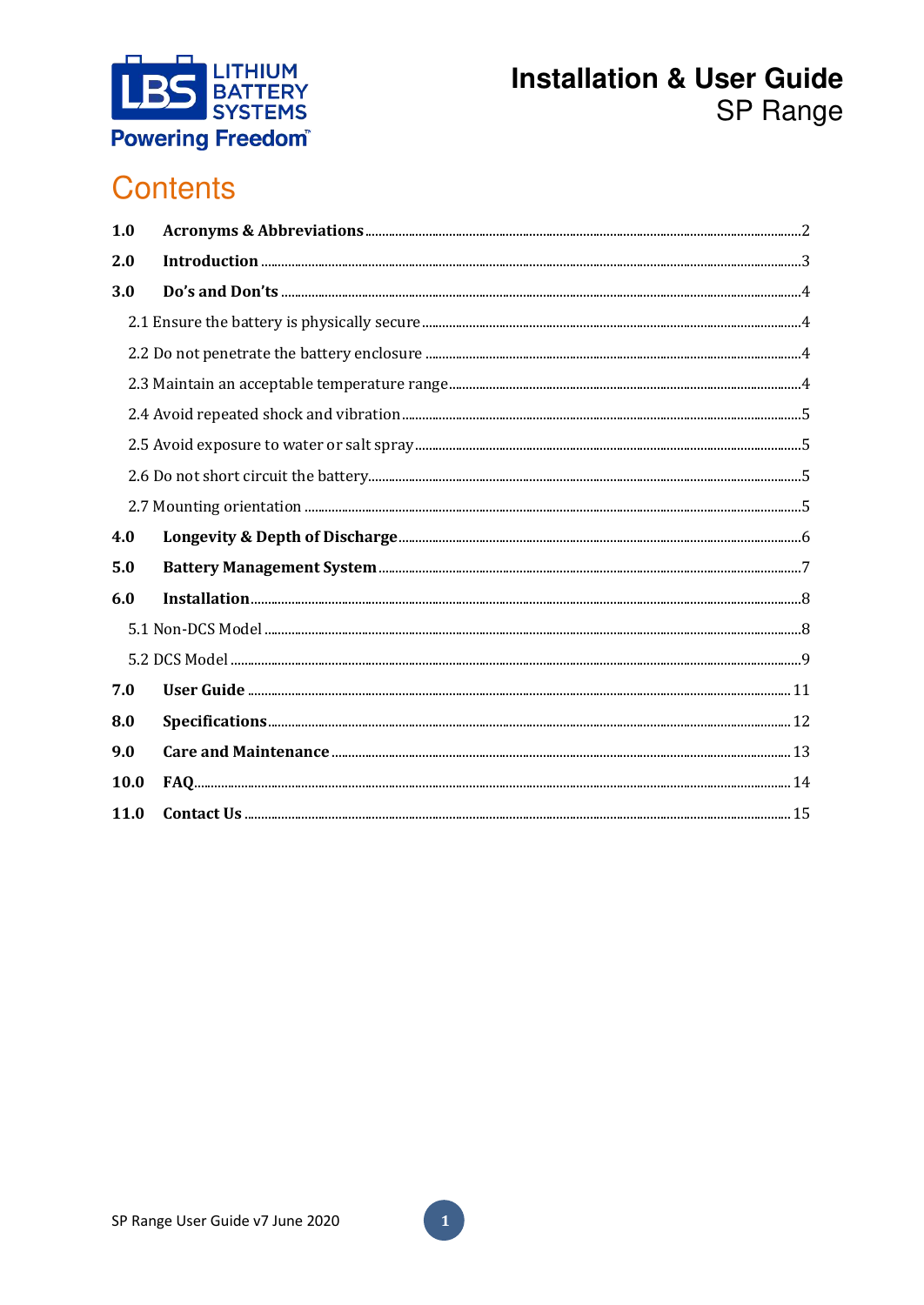

# <span id="page-2-0"></span>**1.0 Acronyms & Abbreviations**

| 4WD        | <b>Four Wheel Drive</b>          |
|------------|----------------------------------|
| Α          | Amperage                         |
| AC         | <b>Alternating Current</b>       |
| <b>BMS</b> | <b>Battery Management System</b> |
| DC         | <b>Direct Current</b>            |
| DoD        | Depth of Discharge               |
| НP         | <b>High Power</b>                |
| LBS        | <b>Lithium Battery Systems</b>   |
| LED        | <b>Light Emitting Diode</b>      |
| LFP        | Lithium Iron Phosphate           |
| <b>LVD</b> | Low Voltage Disconnect           |
| <b>RV</b>  | <b>Recreational Vehicle</b>      |
| SoC        | <b>State of Charge</b>           |
| SP         | <b>Standard Power</b>            |
| V          | Voltage                          |
| Voc        | Voltage Open Circuit             |
| <b>VSR</b> | <b>Volt Sensing Relay</b>        |

**2**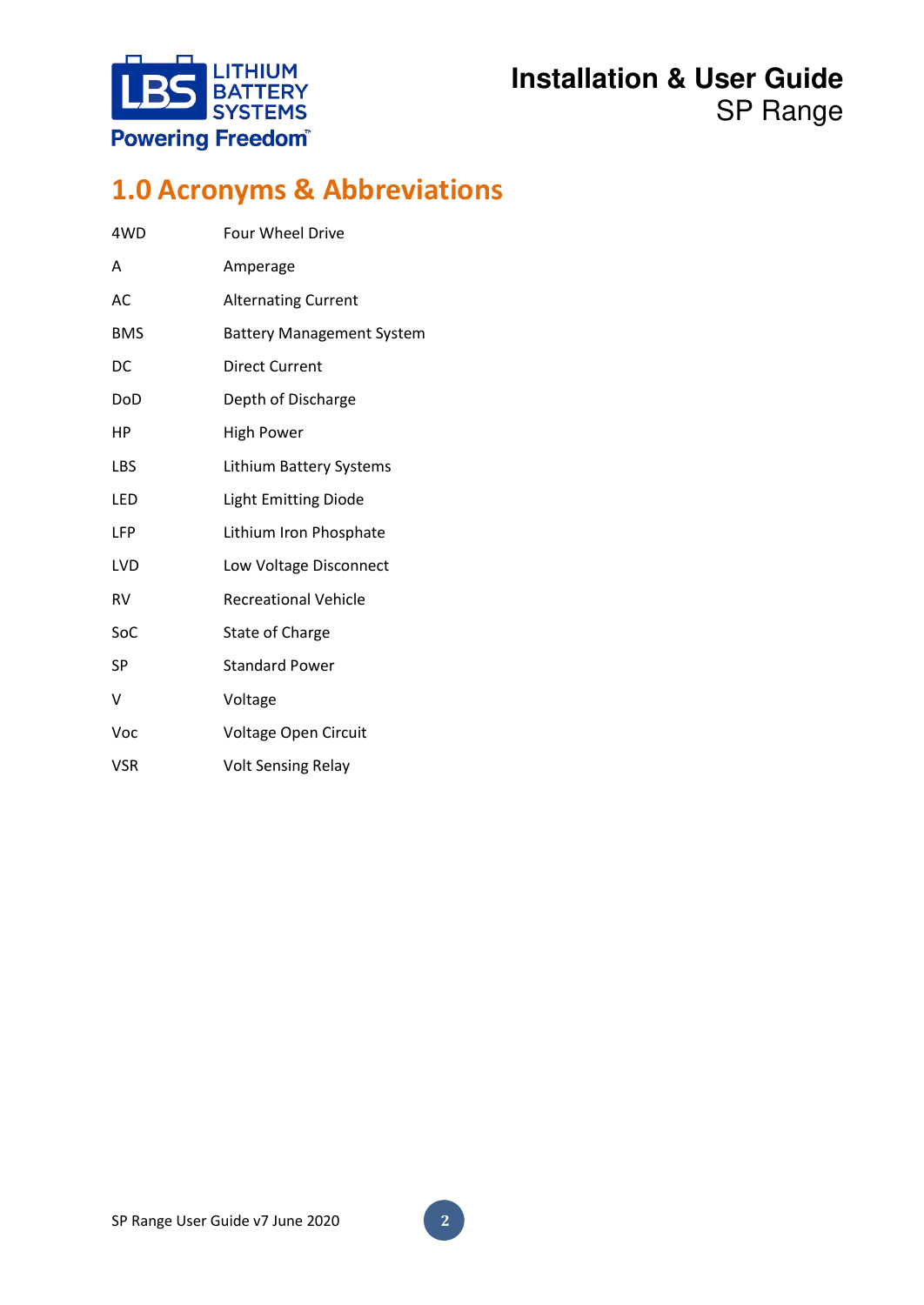

# <span id="page-3-0"></span>**2.0 Introduction**

Congratulations! You have purchased a state-of-the-art lithium battery and we hope you enjoy many years of trouble-free life. This User Guide describes how to connect and safely operate the Standard Power (SP) range of 12V batteries. The term Standard Power refers to the internal BMS charge and discharge current of 100A continuous. In contrast the LBS High Power (HP) range BMS can discharge 200A continuous current and can therefore be used in higher power applications.

This User Guide covers the following SP 12V battery range:

- LBS-12110-SP
- LBS-12110-SP-DCS
- LBS-12150C-SP
- LBS-12150C-SP-DCS
- LBS-12150C-SP-FT
- LBS-12150C-SP-FT-DCS
- LBS-12150-SP
- LBS-12150-SP-DCS
- LBS-12225-SP
- LBS-12225-SP-DCS
- LBS-12300-SP
- LBS-12300-SP-DCS

As with all batteries, you should consider the mechanical and environmental conditions that you intend to operate the battery in to maximise overall performance and achieve the longest battery life. LBS offer these general guidelines; however, you should seek LBS advice or that of a qualified electrical tradesperson if you are in doubt.



**Figure 1 – SP Battery Range**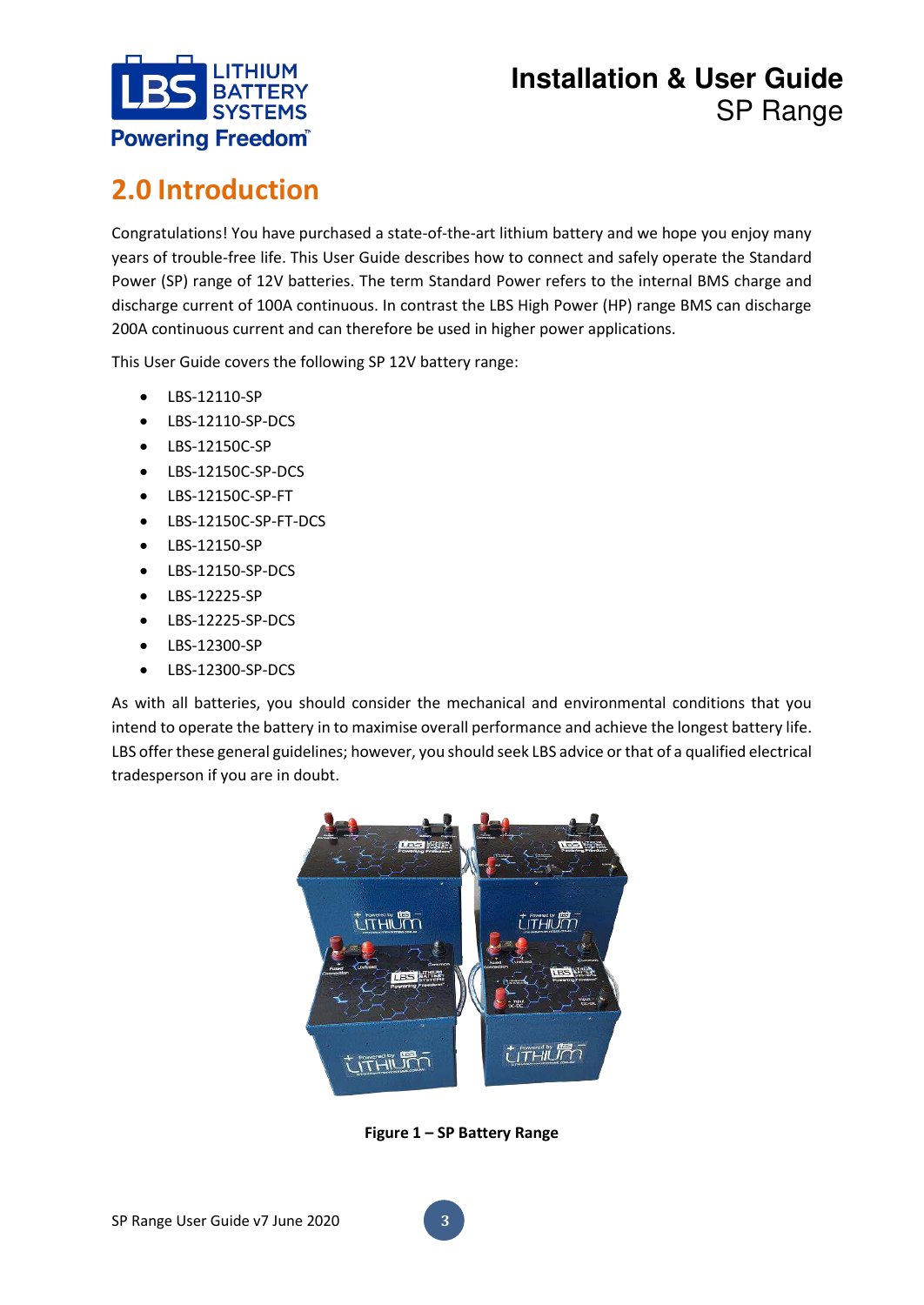

# <span id="page-4-0"></span>**3.0 Do's and Don'ts**

This battery contains lithium iron phosphate (LFP) cells. While LFP cells are the safest Li-Ion chemistry, the stored chemical energy represents a risk of fire, burns or explosion if misused.

Avoid injury to yourself and others, adhere to the warnings in this Guide.

- Avoid mechanical shock
- Do not expose to fire
- Do not pierce battery
- Do not disassemble
- Do not drill into enclosure
- Do not short the terminals
- Do not allow water to enter
- Do not charge battery below  $0^{\circ}$ C
- Do not store battery below -20 $^{\circ}$ C or above 60 $^{\circ}$ C

To ensure a long and safe life from your battery, please ensure you consider the following:

### <span id="page-4-1"></span>2.1 Ensure the battery is physically secure

Even though lithium batteries are light weight in comparison to lead acid, they can still become a dangerous projectile in a moving vehicle, RV, cart or boat if not secured. Ensure the battery is safely secured before travel. If in doubt seek LBS advice and consider making use of LBS mounting brackets to safely secure the battery.

### <span id="page-4-2"></span>2.2 Do not penetrate the battery enclosure

You may be tempted to drill into the aluminium enclosure to secure mounting brackets. Doing so may inadvertently penetrate one of the cells which could cause thermal runaway and vapour emissions. Do not under any circumstances drill or penetrate into the enclosure. Use only existing mounting holes in the battery and short screw lengths no greater than 13mm.

We strongly recommend the LBS mounting kit with screws and brackets that are designed to safely attach to the battery; alternatively use strapping and clamping to secure the battery in place.

### <span id="page-4-3"></span>2.3 Maintain an acceptable temperature range

Like all batteries, LBS batteries operate and perform the best, as well as last the longest, in a cool and stable temperature environment of between  $10^{\circ}$ C and  $25^{\circ}$ C. The maximum window of acceptable operation is 0-45°C.

If you regularly operate outside of this suggested range you should consider changing the battery location or actively cool or heat the environment in order to preserve battery life. If the ambient temperature that the battery operates in is greater than 60°C you should cease use immediately. Operating outside of these guidelines diminishes the life and performance of the battery and voids the warranty.

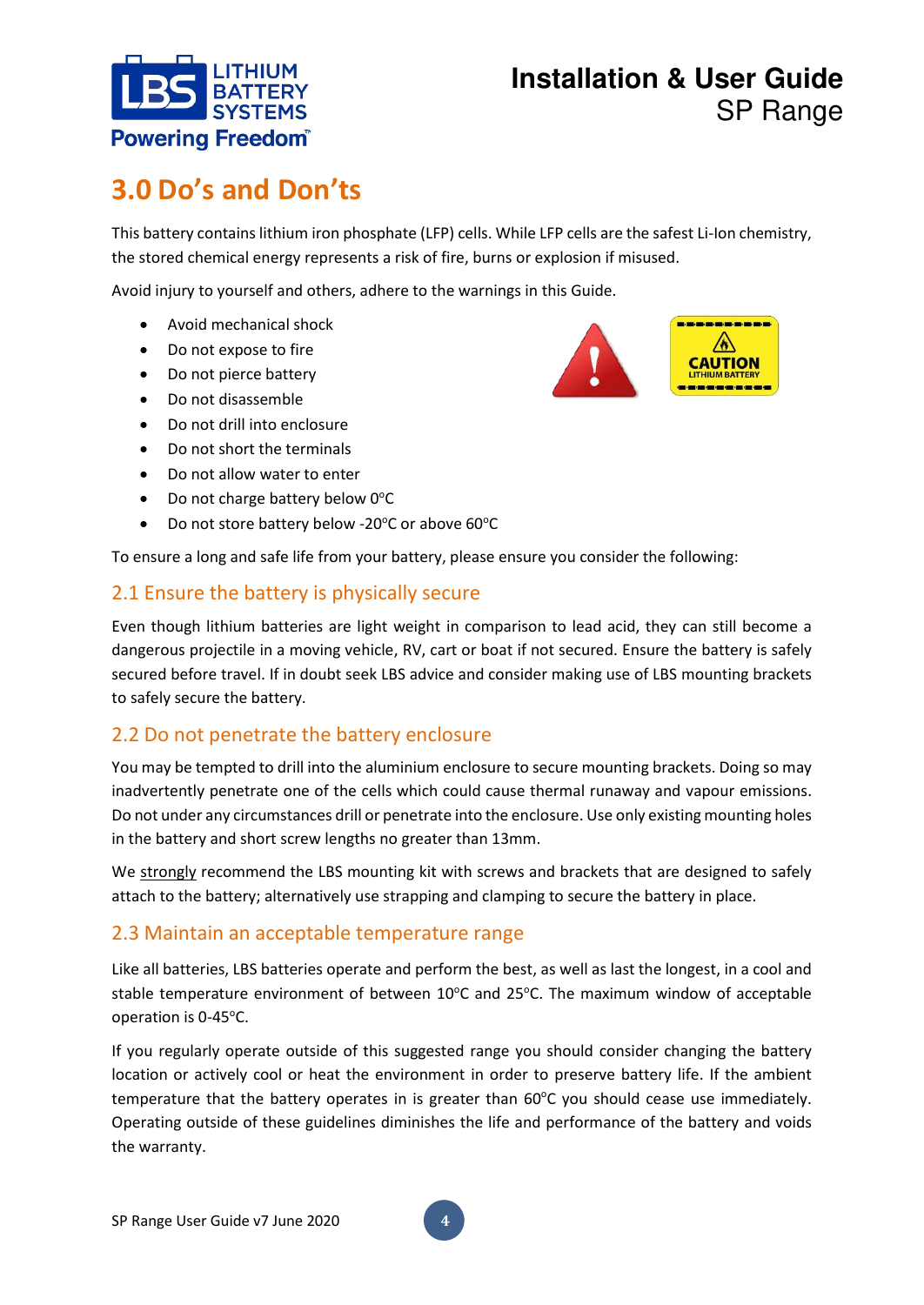

### <span id="page-5-0"></span>2.4 Avoid repeated shock and vibration

Whilst the battery is robustly constructed and protected in an aluminium enclosure, it is not designed to operate continuously in high shock or high vibration environments. Normal use in a 4WD environment is acceptable and the battery has been designed in accordance with these expected conditions. However, dropping the battery or exposing the battery to a high number of excessive vibrations may lead to a fault or failure of the battery.

### <span id="page-5-1"></span>2.5 Avoid exposure to water or salt spray

Whilst the battery is mechanically protected, the enclosure is only IP20 equivalent and is not designed for a wet environment. Do not submerge the battery in water or expose the battery to direct water spray. If it is likely that a water will be on the floor where the battery is located, ensure the battery is facing upwards with the terminals (and electronics) on the top, so that any water that gets into the bottom can drain out again without touching the electronics.

Avoid exposing the battery to salty water spray such as in a marine environment to avoid corrosion. Salt laden air may also cause corrosion in the long term; therefore, minimise exposure by installing the battery in a protected hatch or compartment.

### <span id="page-5-2"></span>2.6 Do not short circuit the battery

Whilst the BMS will protect the internal cells from short circuit, it is highly recommended to avoid short circuiting the battery. The MEGA Fuse on the external positive terminal of the battery also provides over-current protection; if voltage is not present on the +Fused terminal, check for voltage on the +Unfused terminal to check if the fuse has blown.

Pay attention when using metallic tools in the vicinity of the terminals, as accidentally contacting the positive and negative terminal with a metallic object like a spanner will cause a short circuit and spark. Always keep the plastic caps screwed on when not using the terminals.

Always perform work on passive wiring first and connect the live battery as the last connection. If you have to work on live circuits exercise due care and use insulated tools where possible. If you are unsure how to install the battery, seek advice from LBS or a suitably qualified electrical tradesperson.

### <span id="page-5-3"></span>2.7 Mounting orientation

The typical operating orientation is with the terminals facing upwards (except the 150C-SP-FT) and should be the first option if possible. Having the battery terminals facing forwards is also an acceptable orientation. The battery uses the aluminium lid as a heat sink, the function of which can be hampered by an upside-down orientation; therefore, mounting upside down is not recommended. If in doubt contact LBS or a suitable tradesperson for advice.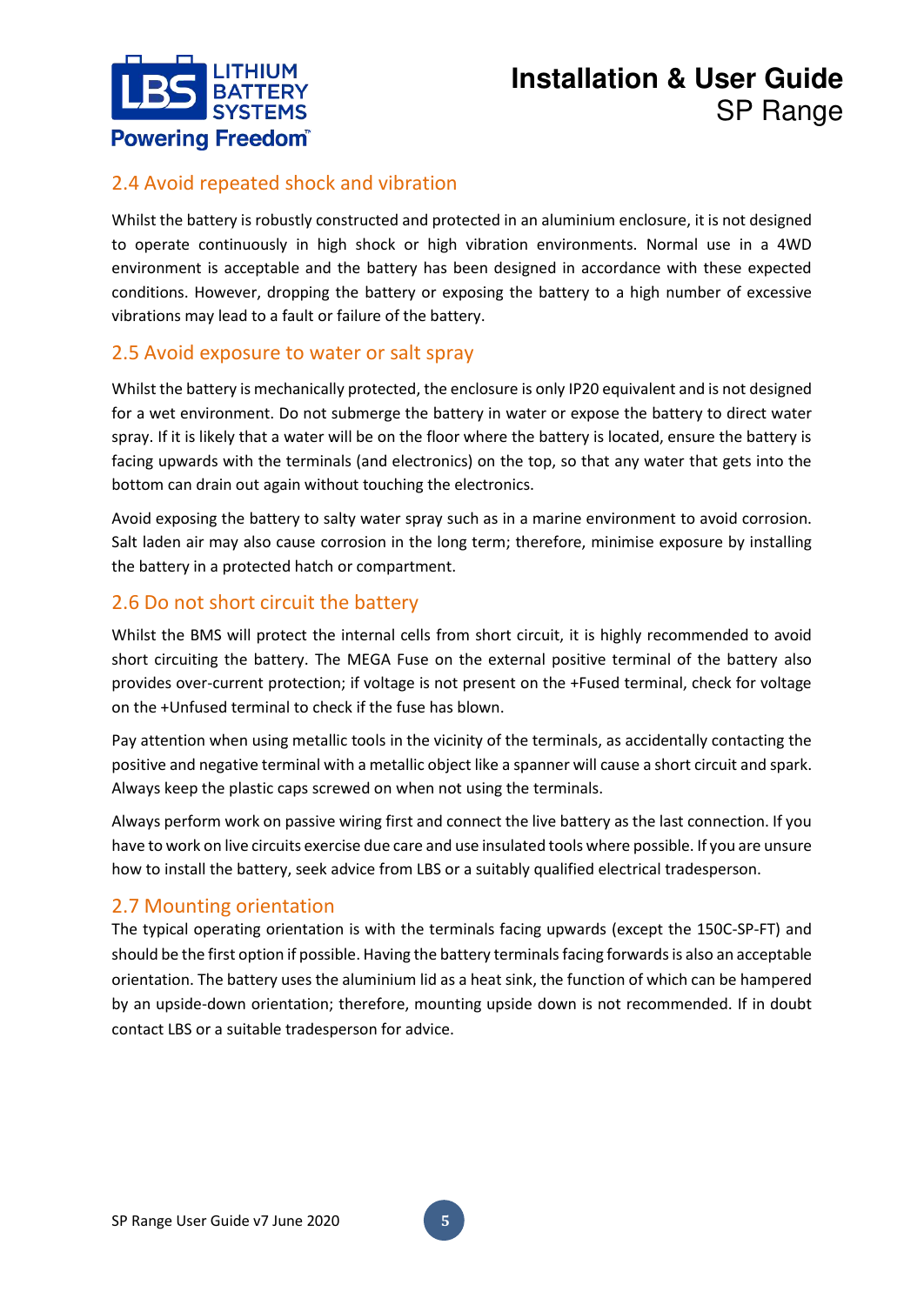

# <span id="page-6-0"></span>**4.0 Longevity & Depth of Discharge**

One of the advantages of lithium batteries over lead-acid batteries is longevity. If you want to realise the long life potential out of your lithium battery then consideration must be given to depth of discharge.

A battery lifespan is rated by the number of cycles before the original capacity has reduced by a certain amount; a cycle is defined as discharging from fully charged, to a percentage Depth of Discharge (DOD), and then charging back to full again. So, DOD describes what percentage of the battery capacity is being used each time.

Note: DOD is different to State of Charge (SOC, also known as Charge Level); in fact, they add together to 100%. So, 80% DOD equates to 20% SOC.

### *The less DOD you use each cycle, the longer the battery will last.*

This fact should be considered when choosing the battery Amp hour capacity. You will have a higher return on battery investment if there is enough capacity at hand such that you are not heavily discharging the battery on every cycle. Extra capacity ensures lower DOD, extended life and a higher financial return on your investment.

LBS SP batteries have a cycle life of 5,000 at 50% and 2,000 at 80% DOD.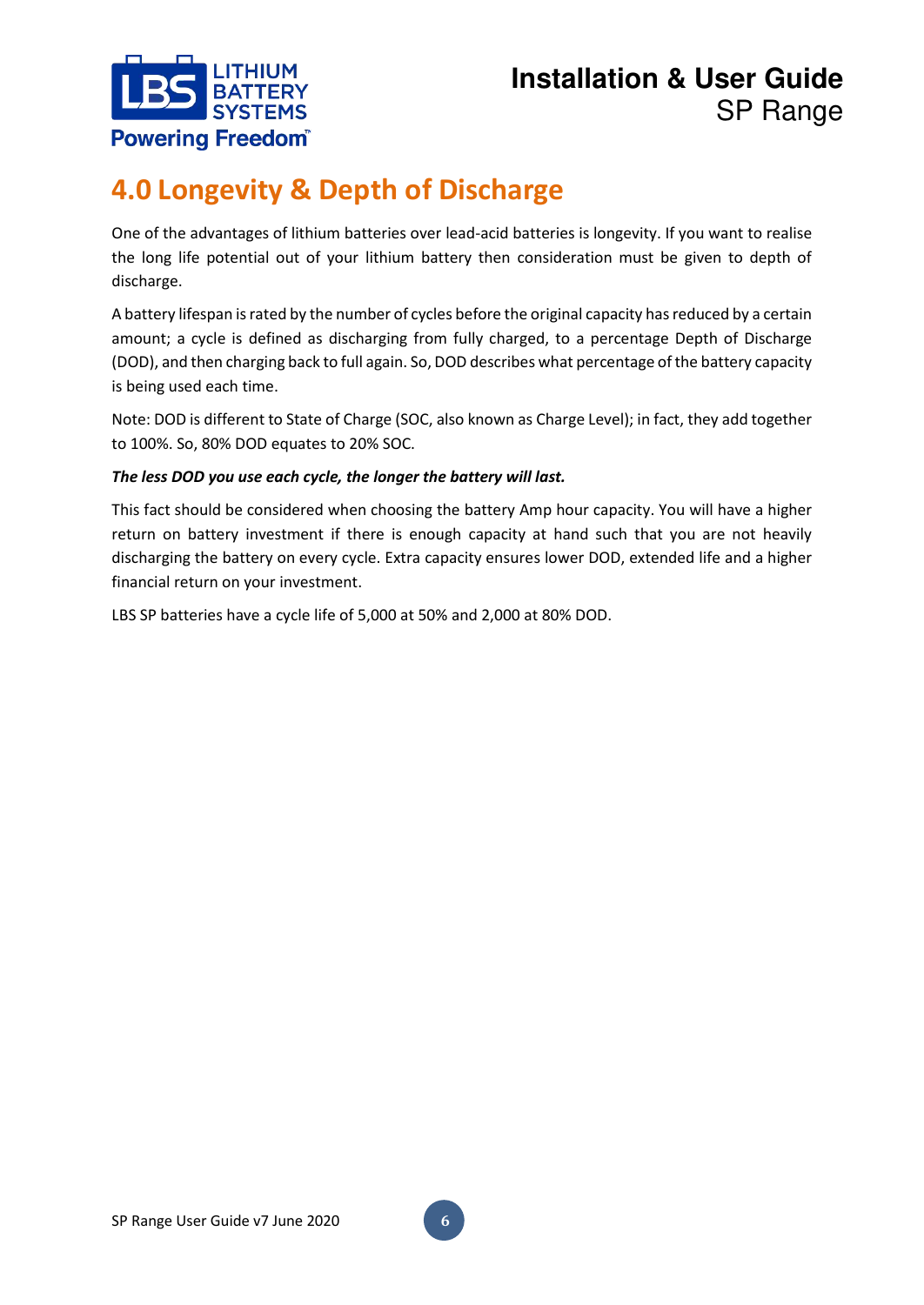

# <span id="page-7-0"></span>**5.0 Battery Management System**

Your battery comes with a Battery Management System (BMS) mounted internally.

The BMS is an electronic solid-state circuit board which manages the cells and protects the battery across a range of scenarios which primarily includes over charge and over discharge protection. Unlike lead acid batteries, over charging or over discharging a lithium battery may lead to a hazardous scenario. Therefore, the BMS is the heart and soul of a lithium battery.

The Standard Power (SP) family BMS is a highly reliable solid-state device which is primarily designed to keep the cells safe and the overall pack from being damaged by excessive voltage or excessive discharge event.

The LBS High Power (HP) family has a BMS with sophisticated diagnostics and if that is a requirement of your design then contact LBS about their HP battery products.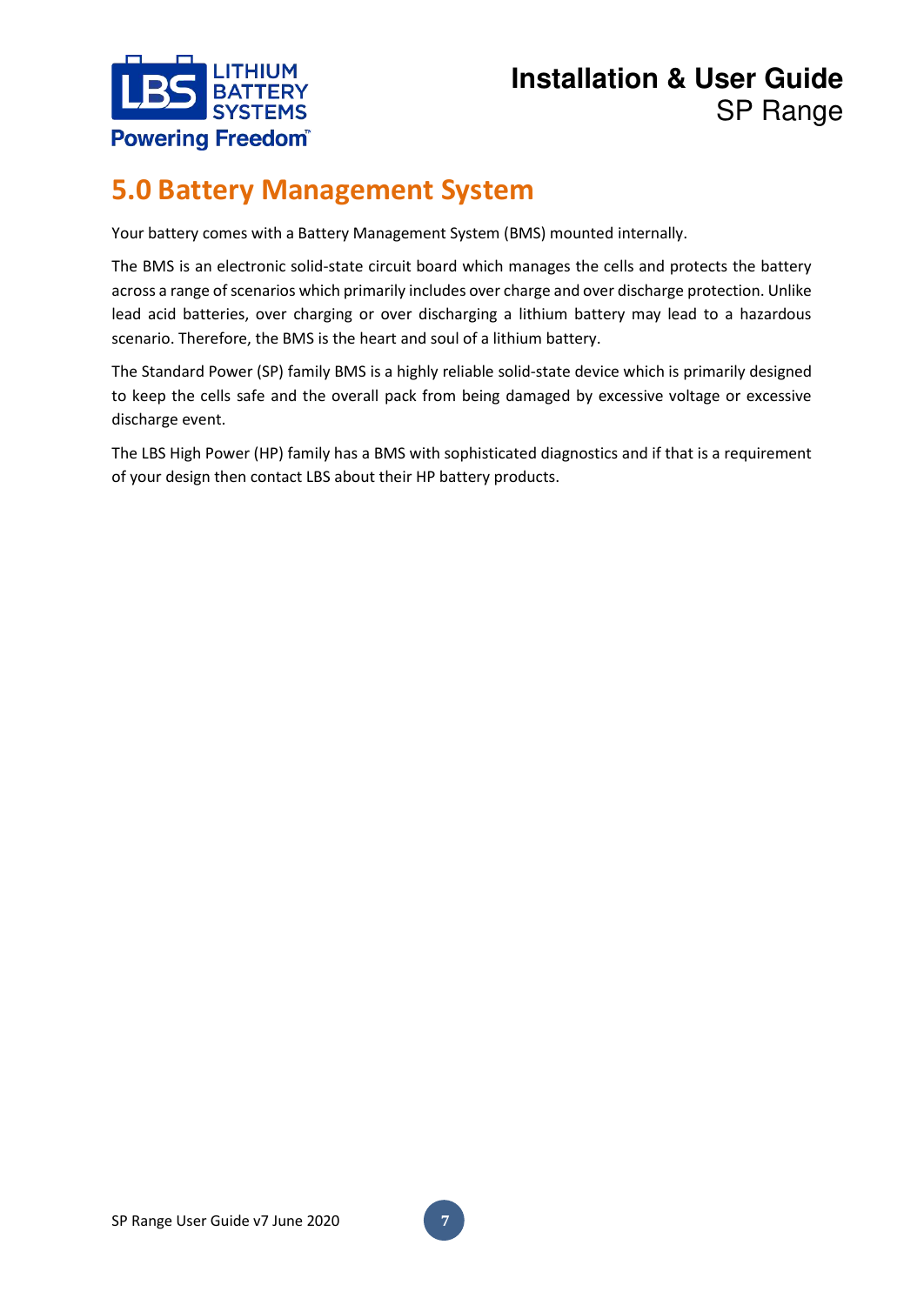

# <span id="page-8-0"></span>**6.0 Installation**

### <span id="page-8-1"></span>5.1 Non-DCS Model

The non-DCS model SP battery does not include an internal DC-DC charger. As illustrated in Figure 2, it can be charged via the red positive (**+ Fused**) and black negative (**-**) terminals from an:

- External AC charger source;
- External solar charger source; or
- External DC-DC charger source.



**Figure 2 – Battery Charging Terminal Connections** 

The procedure of installing the SP battery (with no internal DC-DC charger) is as follows:

- 1) Before making any electrical connections to or from the battery, first secure the battery in place, preferably with the fit for purpose LBS mounting bracket kit, or using suitable straps.
- 2) Once the battery is securely in place, unscrew the plastic terminal caps from the fused red

positive (**+ Fused**) and black negative (**-**) terminals.

- a. Do not lose or discard the plastic terminal caps as they are required at the end of installation.
- b. With exposed positive (**+ Fused**) and negative (**-**) terminals the battery is susceptible to short circuit if a metallic object such as a spanner or wrench accidentally dropped onto both terminals at the same time, causing sparks and potential damage to the battery.
- 3) Using a spanner or adjustable wrench, remove the metal nut and flat washer on each terminal. The nut will be re-used to ensure a tight connection following connection of the charging source and loads. Do not remove the MEGA fuse between the two **+** terminals.
- 4) Ensure the charging source positive (**+**) and negative (**-**) has M8 ring terminals suitable sized to match the battery M8 terminals.
- 5) Connect all the charging and load cables to the battery fused positive (**+ Fused**) terminal. Place the flat washer on top and then fasten the nut tight (or max 8Nm if you have a torque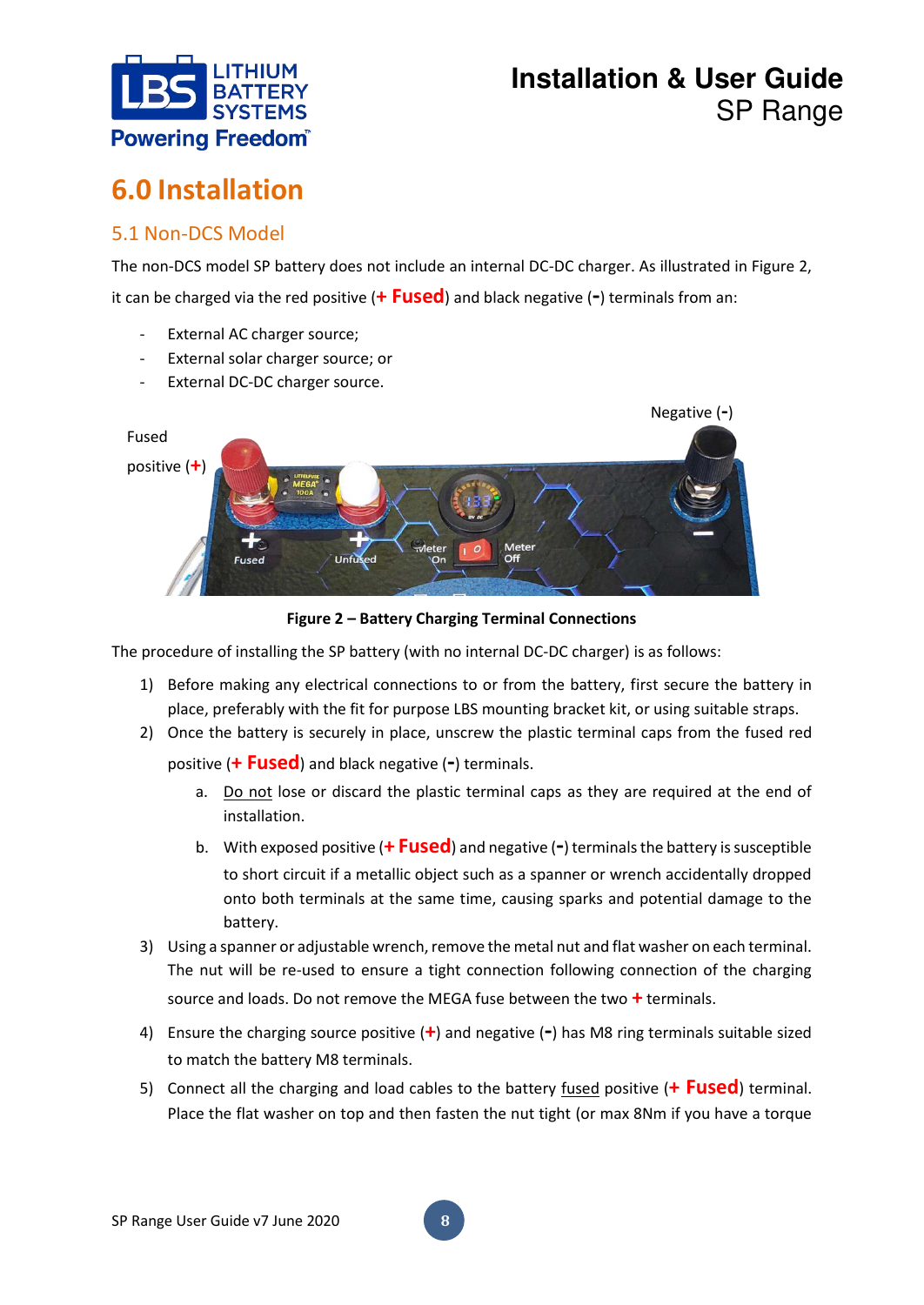

wrench). Do not use excessive torque and overtighten. Finally screw on the red terminal cap or rubber cover to prevent short circuit and to ensure the securing nut remains tight.

- 6) Note, do not attach any loads or charging sources to the unfused positive (**+ Unfused**)**.** Doing so would render the fuse ineffective and may overload the battery, tripping internal protection which would require return to LBS.
- 7) Second, connect the charging and load negative cables to the battery negative (**-**) terminal. Place the flat washer on-top and then fasten the nut tight (or max 8Nm if you have a torque wrench). Finally screw on the black terminal cap or rubber cover to prevent short circuit and to ensure the securing nut remains tight.

### <span id="page-9-0"></span>5.2 DCS Model

status light

The DCS model SP battery is exactly the same, however it includes an internal DC-DC charger meaning it can be connected directly to a vehicle alternator / start battery via the DC-DC positive (**+**) and negative (**-**) terminals only as illustrated in Figure 3.



**Figure 3 – DC-DC Charging Terminal Connections** 

The internal DC-DC charger contains a status LED light and Voltage Sensing Relay (VSR) adjustment trim pot, which indicates and adjusts at what input voltage (from the vehicle alternator / start battery) the DC-DC charger turns on and off. There is a dead-band of 0.5V, so that it typically turns on at 13.3V and turns off at 12.8V.

Note that the voltage sensed by the DC-DC charger when it is charging, will be slightly different to the voltage measured at the vehicle alternator / start battery. This is because of the voltage drop along the cable from the alternator / start battery to the LBS battery. If this voltage drop is too high, a thicker and/or shorter cable may be required.

Connect the alternator or start battery positive (**+**) first and negative (**-**) cables second to the M6 positive and negative on the DC-DC terminals.

- 1. Once the vehicle engine is started, the green LED status light should illuminate if the battery is charging. If the battery is not charging, check the:
	- a. Cable size which may be too small with excessive voltage drop; and
	- b. Voltage across the DC-DC terminals.
- 2. The DC-DC charger typically begins charging at 13.3V, and then the green light turns on.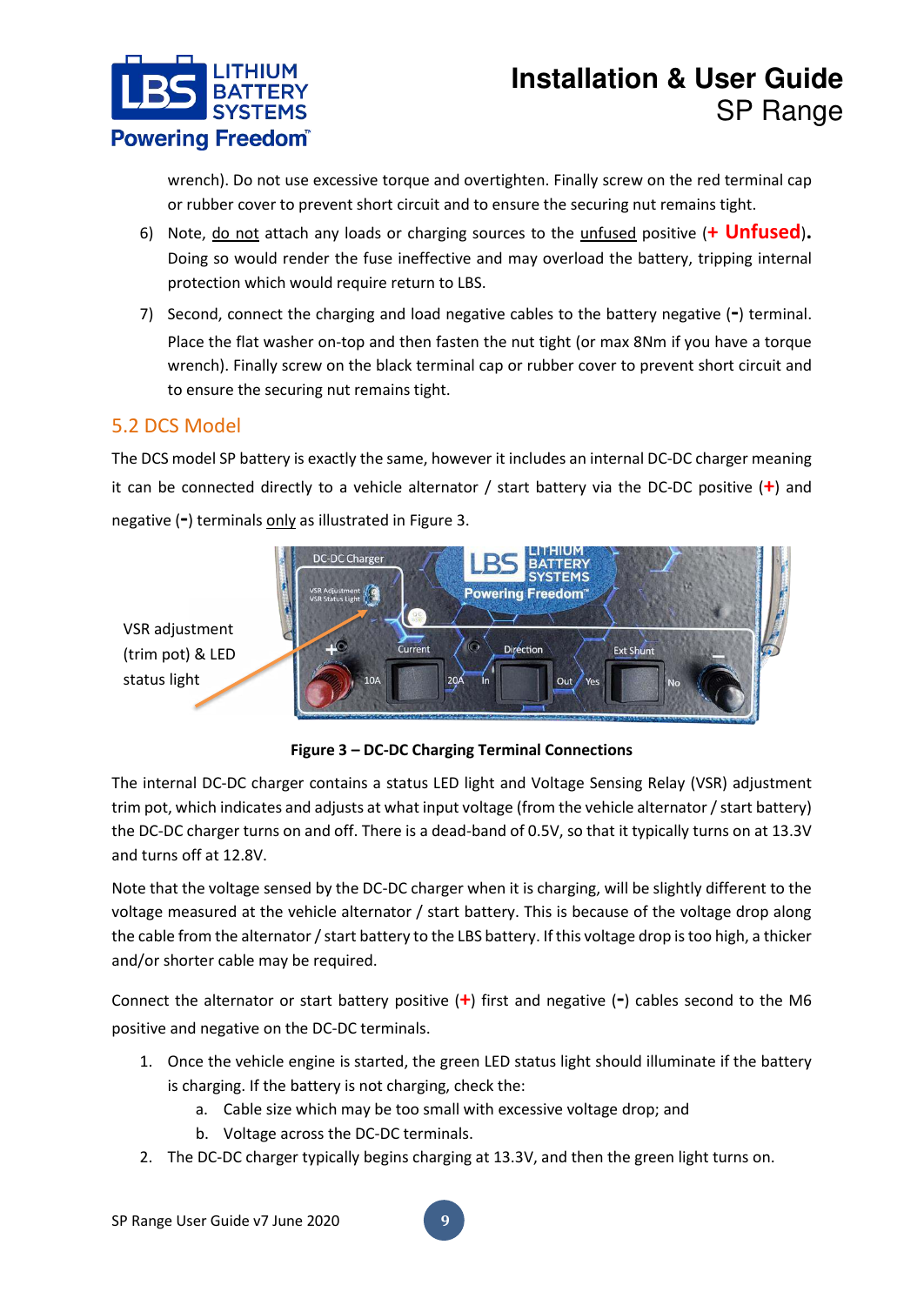

- 3. If you need to adjust the VSR setting, you will need a small Phillips screwdriver to adjust the trim pot adjacent to the LED light.
- 4. Remove the clear plastic sticker before adjusting, and remember to put it back it afterwards!
- 5. Turning the trim pot in a clockwise direction reduces the voltage setting and turning it in an anti-clockwise increases the voltage setting. Use the LED status light to determine the correct setting.
- 6. If the trim pot voltage is too high the charger never turns on. However, if it is too low it could stay on too long and drain the start battery.
- 7. Once the trim pot is set it should never require adjusting again.

Other features of the DC-DC charger include three (3) switches:

#### **Current Selection Switch**

This switch allows you to select the amp charge rate from 10A to 20A.

Most vehicle cigarette sockets on the dashboard are rated for 10A only. So, if you are using the 10A vehicle cigarette socket to charge the lithium battery then select the 10A on the rocker switch.

If your vehicle is fitted with a 20A connection, or you are connecting directly to the start battery, then you can select the 20A charge setting on the battery.

Beware: If you select 20A when connected via a standard cigarette socket, you may blow the fuse connected to that circuit in your vehicle.

### **Direction Switch**

This switch provides the ability to reverse the DC charge direction (Out) so that the lithium battery can be used to charge a flat vehicle start battery. The normal charge direction (In) uses the vehicle alternator to charge the lithium battery via the start battery.

Note – this feature is not intended to 'jump start' the starter battery. It is a controlled charge (at the selected current based on the switch, 10A or 20A). So, you might need to wait for 30-60 minutes before the start battery is sufficiently charged to crank the vehicle engine, depending on how flat the start battery is.

#### **External Shunt Switch**

An external shunt can be applied across the two (2) black negative terminals to measure current in and out of the battery for accurate state of charge measurement, including charge current from the built-in DC-DC charger.

If an external shunt is applied, select Yes.

If there is no external shunt applied (which is the default case) select No. This connects the 2 black negative terminals together internally.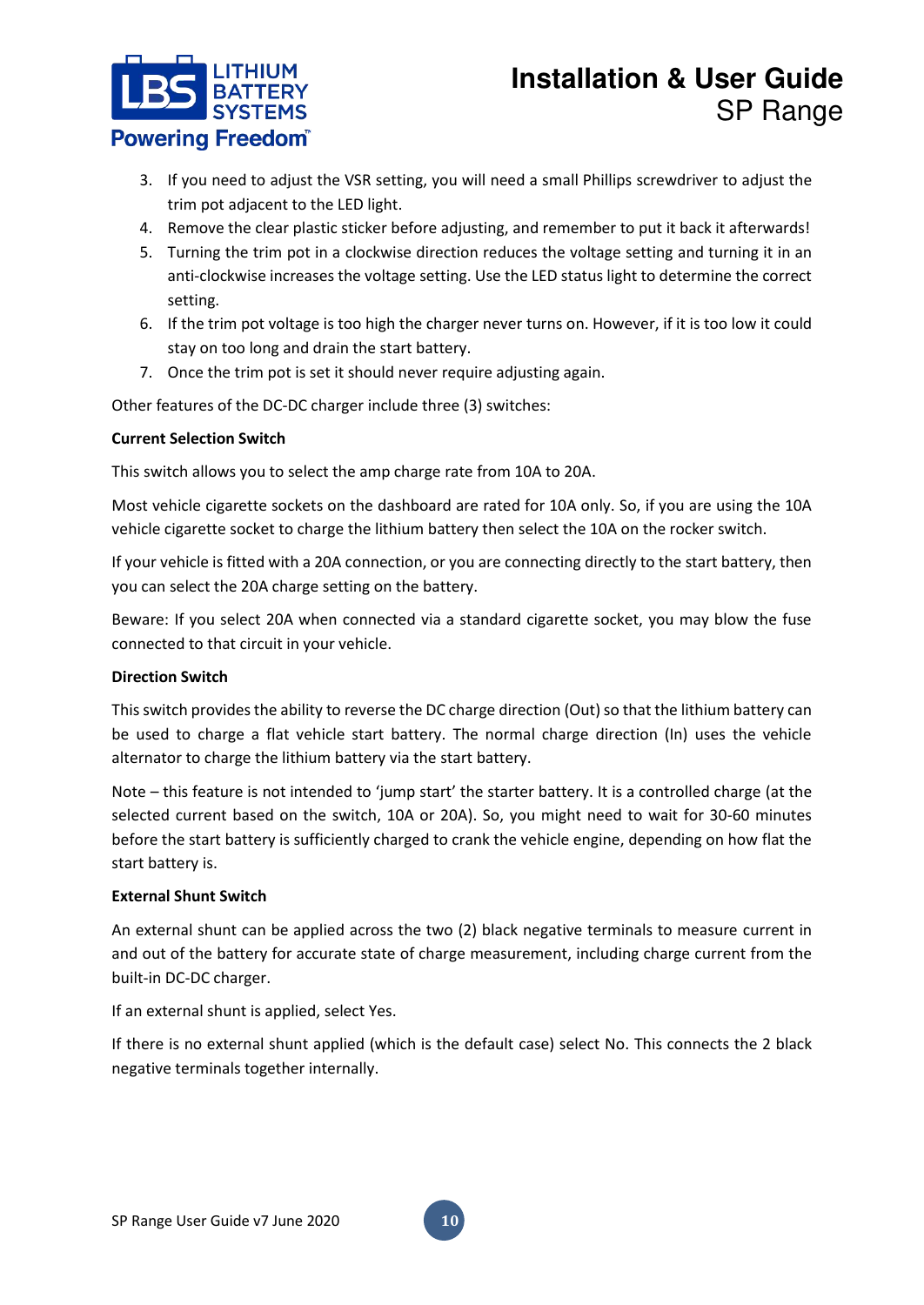

# <span id="page-11-0"></span>**7.0 User Guide**

Once the battery is securely installed and electrically connected it will automatically be available for use. The internal BMS will actively ensure the battery is protected and operating safely at all times. The battery requires no user interface or intervention under normal conditions.

The SP models come with a digital colour LED voltmeter which measures the battery voltage in real time and can be used as an indication of battery state of charge. The voltmeter can be turned on and off via the red rocker switch.



Please note, unlike lead acid batteries, lithium batteries hold their voltage over the cycle, dropping off only when the battery is ~90% discharged, as indicated below for illustrative purposes.



### **Discharge Curve: Lithium vs Lead Acid**

Pay attention to this when assessing how full the battery is. Once the voltage starts to approach 12V it is nearing empty and should be charged. Some helpful hints:

- 1. A normal full battery open circuit voltage (Voc) with no load rests at 13.3V to 13.4V;
- 2. Depending on the load it may dip 0.5V below the Voc;
- 3. Below 12V the battery is close to empty and should be charged; and
- 4. Low Voltage Disconnect (LVD) is set at ~10.5V.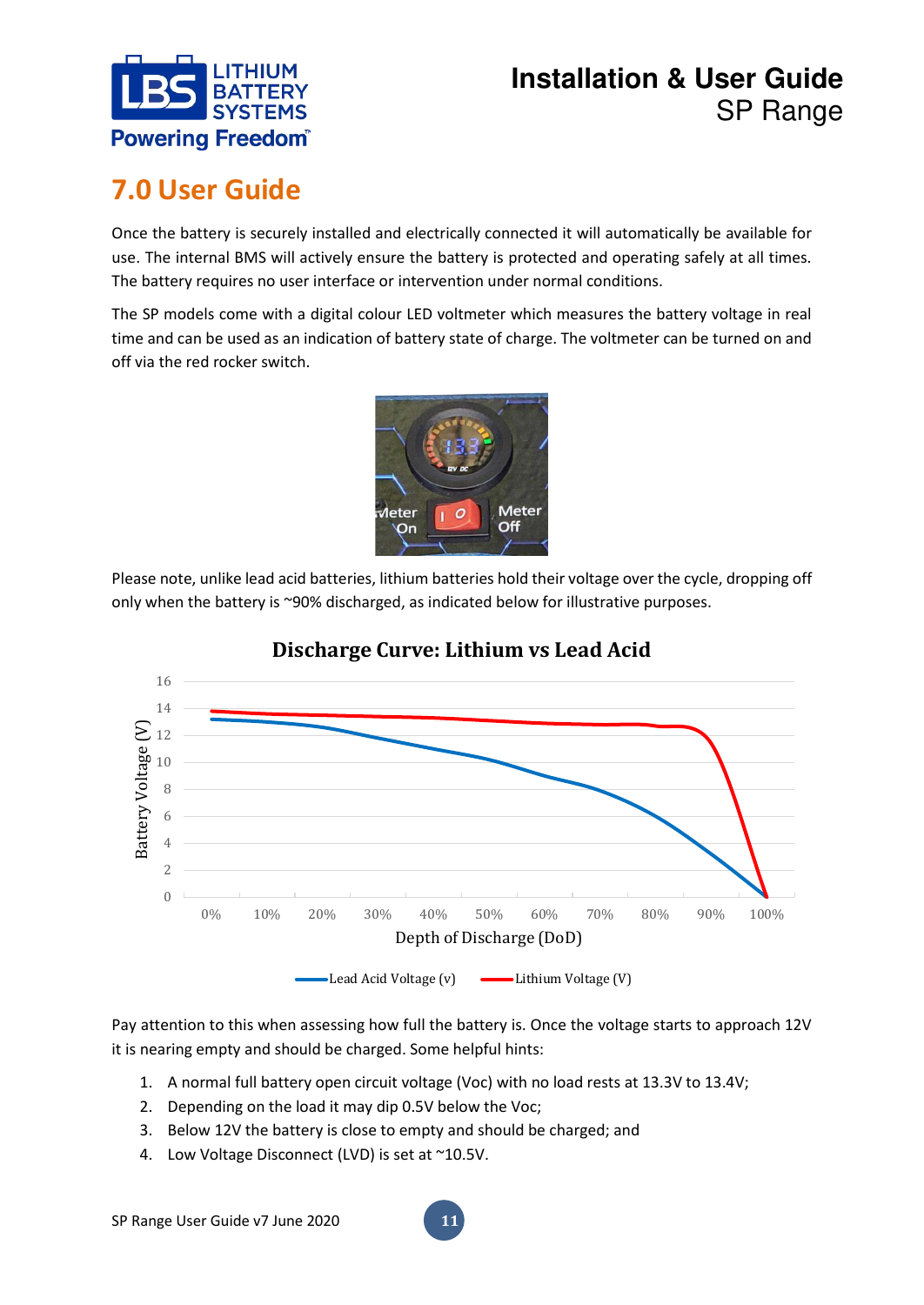

# <span id="page-12-0"></span>**8.0 Specifications**

| <b>LBS Battery</b>      | Charge<br><b>Voltage</b> | <b>Charge</b><br><b>Current</b> | <b>Discharge</b><br><b>Current</b><br>Cont / Surge |     | <b>Battery</b><br><b>Weight</b> | Op. Temp<br>(Charge) | Op. Temp<br>(Disch) | Lifespan 80% DOD /<br><b>50% DOD</b> |               | <b>Dimensions (mm)</b> |              |       |        |
|-------------------------|--------------------------|---------------------------------|----------------------------------------------------|-----|---------------------------------|----------------------|---------------------|--------------------------------------|---------------|------------------------|--------------|-------|--------|
|                         | V                        | A                               | A                                                  | A   | kg                              | °C                   | °C                  | <b>Cycles</b>                        | <b>Cycles</b> | Length                 | <b>Depth</b> | $H^*$ | $H2$ * |
| LBS-12110-SP            | 12                       | 100                             | 100                                                | 200 | 12                              | $0 - 45$             | $-20$ to $60$       | 2,000                                | 5,000         | 257                    | 177          | 190   | 215    |
| <b>LBS-12110-SP-DCS</b> | 12                       | 100                             | 100                                                | 200 | 12                              | $0 - 45$             | $-20$ to $60$       | 2,000                                | 5,000         | 257                    | 177          | 190   | 215    |
| <b>LBS-12150C-SP</b>    | 12                       | 100                             | 100                                                | 200 | 15                              | $0 - 45$             | $-20$ to $60$       | 2,000                                | 5,000         | 265                    | 163          | 240   | 270    |
| LBS-12150C-SP-DCS       | 12                       | 100                             | 100                                                | 200 | 15                              | $0 - 45$             | $-20$ to $60$       | 2,000                                | 5,000         | 265                    | 163          | 240   | 270    |
| LBS-12150C-SP-FT        | 12                       | 100                             | 100                                                | 200 | 15                              | $0 - 45$             | $-20$ to $60$       | 2,000                                | 5,000         | 265                    | 163 (190)    | 240   | 240    |
| LBS-12150C-SP-DCS-FT    | 12                       | 100                             | 100                                                | 200 | 15                              | $0 - 45$             | $-20$ to $60$       | 2,000                                | 5,000         | 265                    | 163 (190)    | 240   | 240    |
| LBS-12150-SP            | 12                       | 100                             | 100                                                | 200 | 16                              | $0 - 45$             | $-20$ to $60$       | 2,000                                | 5,000         | 326                    | 245          | 260   | 285    |
| LBS-12150-SP-DCS        | 12                       | 100                             | 100                                                | 200 | 16                              | $0 - 45$             | $-20$ to $60$       | 2,000                                | 5,000         | 326                    | 245          | 260   | 285    |
| LBS-12225-SP            | 12                       | 100                             | 100                                                | 200 | 23                              | $0 - 45$             | $-20$ to $60$       | 2,000                                | 5,000         | 326                    | 245          | 260   | 285    |
| LBS-12225-SP-DCS        | 12                       | 100                             | 100                                                | 200 | 23                              | $0 - 45$             | $-20$ to $60$       | 2,000                                | 5,000         | 326                    | 245          | 260   | 285    |
| LBS-12300-SP            | 12                       | 100                             | 100                                                | 200 | 29                              | $0 - 45$             | $-20$ to $60$       | 2,000                                | 5,000         | 326                    | 245          | 260   | 285    |
| LBS-12300-SP-DCS        | 12                       | 100                             | 100                                                | 200 | 29                              | $0 - 45$             | $-20$ to $60$       | 2,000                                | 5,000         | 326                    | 245          | 260   | 285    |

#### **Notes**

H1\* to top of battery enclosure

 $H2^*$  or () to top of terminals / handles / highest point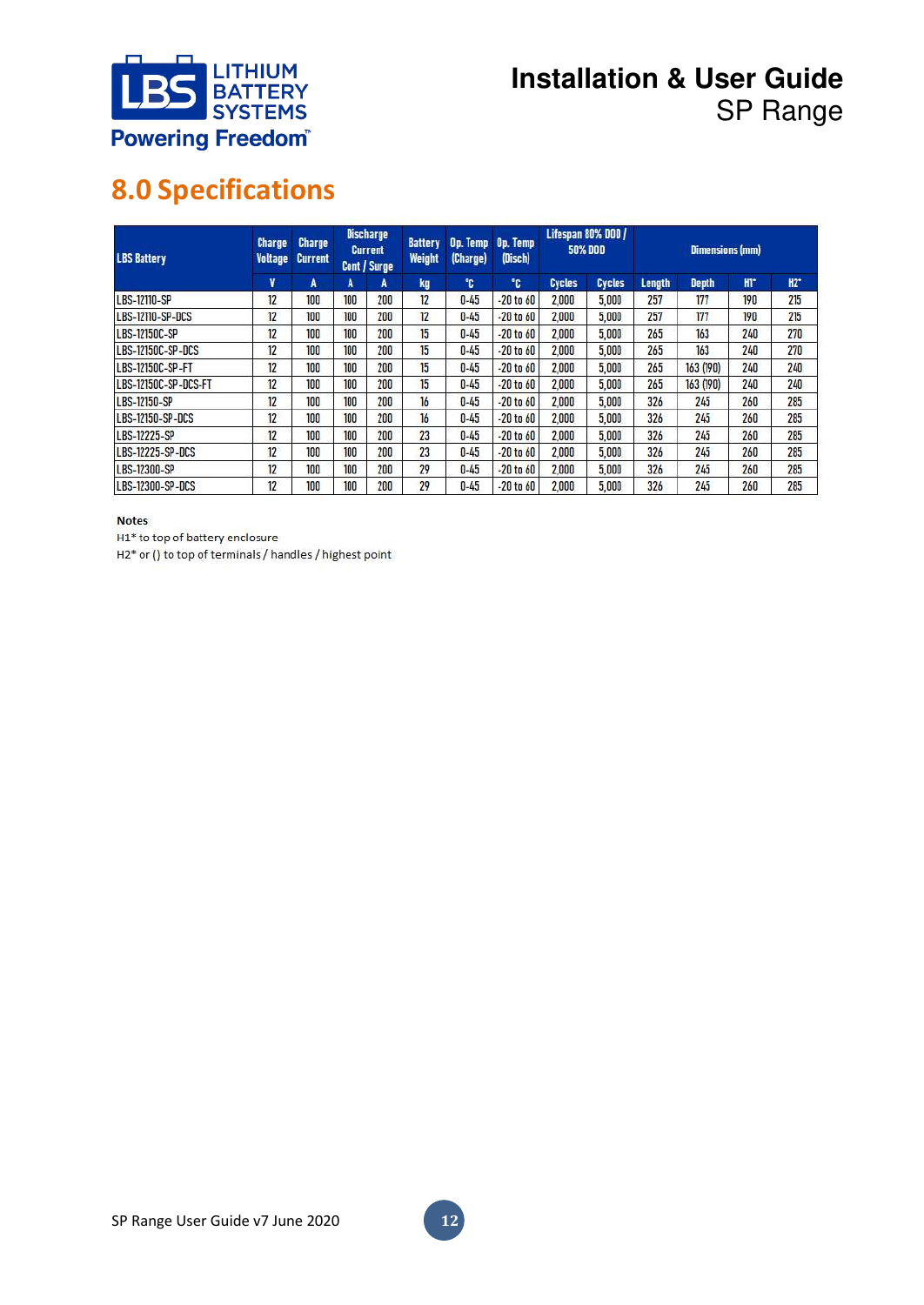

# <span id="page-13-0"></span>**9.0 Care and Maintenance**

Like any battery, the environmental conditions impact the health and longevity. Therefore, consider the following with respect to proper care and maintenance of your lithium battery:

- 1. If not intending to use the battery for a prolonged period of time (one week or longer), turn off the voltmeter by selecting 'Meter Off' on the red rocker switch. This will ensure the voltmeter is isolated and not drawing a small current. If the voltmeter was left on, then over weeks and months it would drain the battery and ultimately flatten it.
- 2. If the battery is unintentionally discharged flat then it can be recovered. First remove all loads sources and switch off the LED voltmeter. Apply a 'dumb' charger which charges the battery without needing to 'see' the battery first.
- 3. For long battery life, keep it charged at above 13V at all times. Check the battery once a month. If the open circuit voltage has dropped to 13V or below, then give it a boost. Ensure the voltmeter is turned off at the red rocker switch.
- 4. All batteries, whether they are lead acid or lithium degrade faster in extreme cold and extreme hot environments.
	- a. Do not charge battery when the ambient temperature is less than zero or above 45°C.
	- b. Do not operate the battery in environments are -20 $\degree$ C or above 60 $\degree$ C. Doing so would reduce its life expectancy.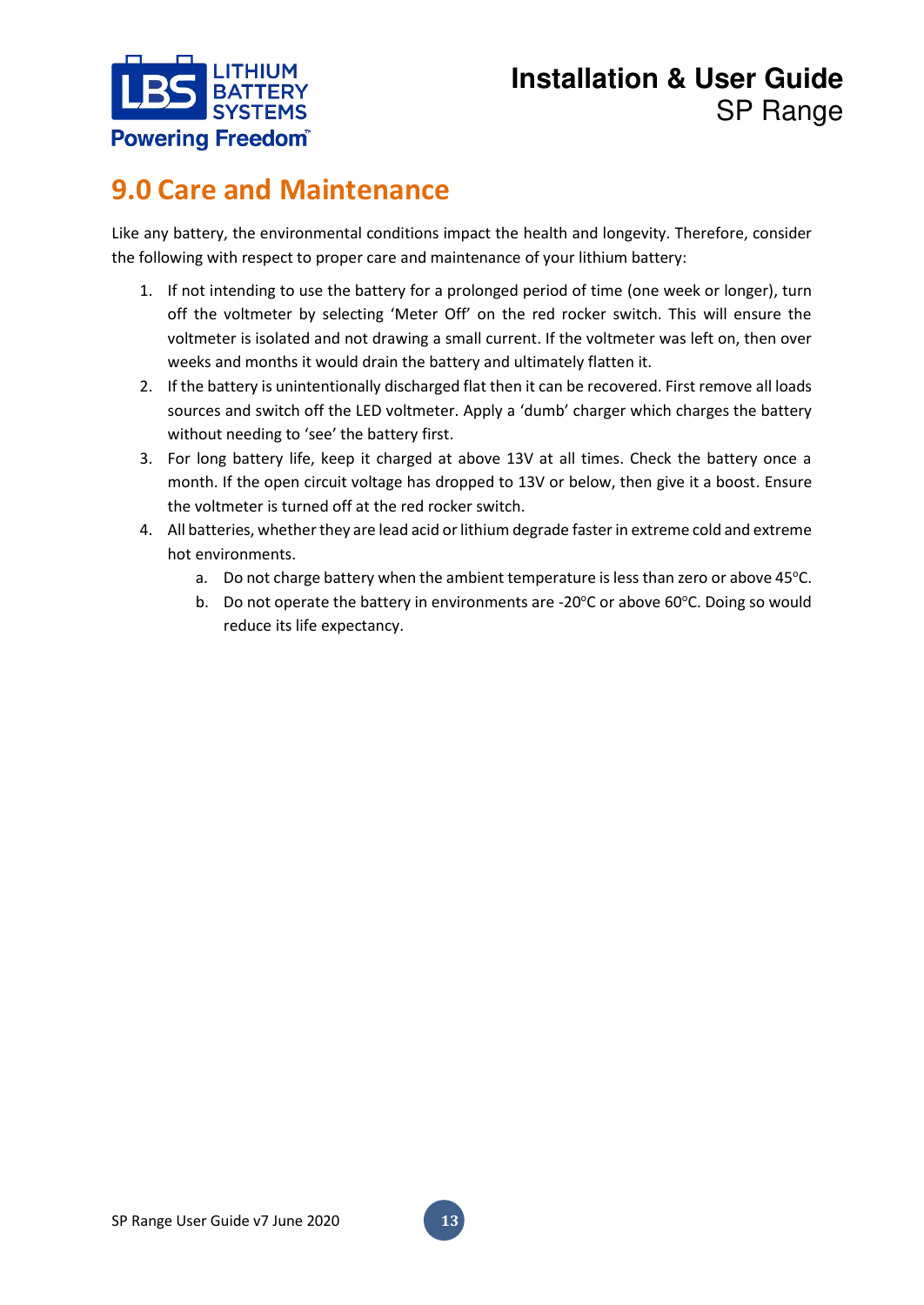

## <span id="page-14-0"></span>**10.0 FAQ**

### **Will the battery be damaged if allowed to fully discharge?**

Firstly, the BMS has a low voltage disconnect at around 10.5V, so the battery will never discharge to zero volts. If the battery is flattened and cuts out at LVD at 10.5V then it can be recovered without damage if on occasion. If it is done repeatedly then it will have a negative impact on longevity.

Maintaining the battery charge at 13V or higher will maintain good battery life.

Look after your lithium battery and it will give you many years of service.

### **Can the battery be recovered from flat?**

Yes. See Section 8.

#### **Does the battery capacity degrade over time?**

Yes, all batteries degrade slowly over time, even with no load sources connected. Storage temperature is important to degradation. Roughly every 10°C above ambient 20°C doubles the degradation rate. Cool ambient conditions are better as it slows down degradation rate.